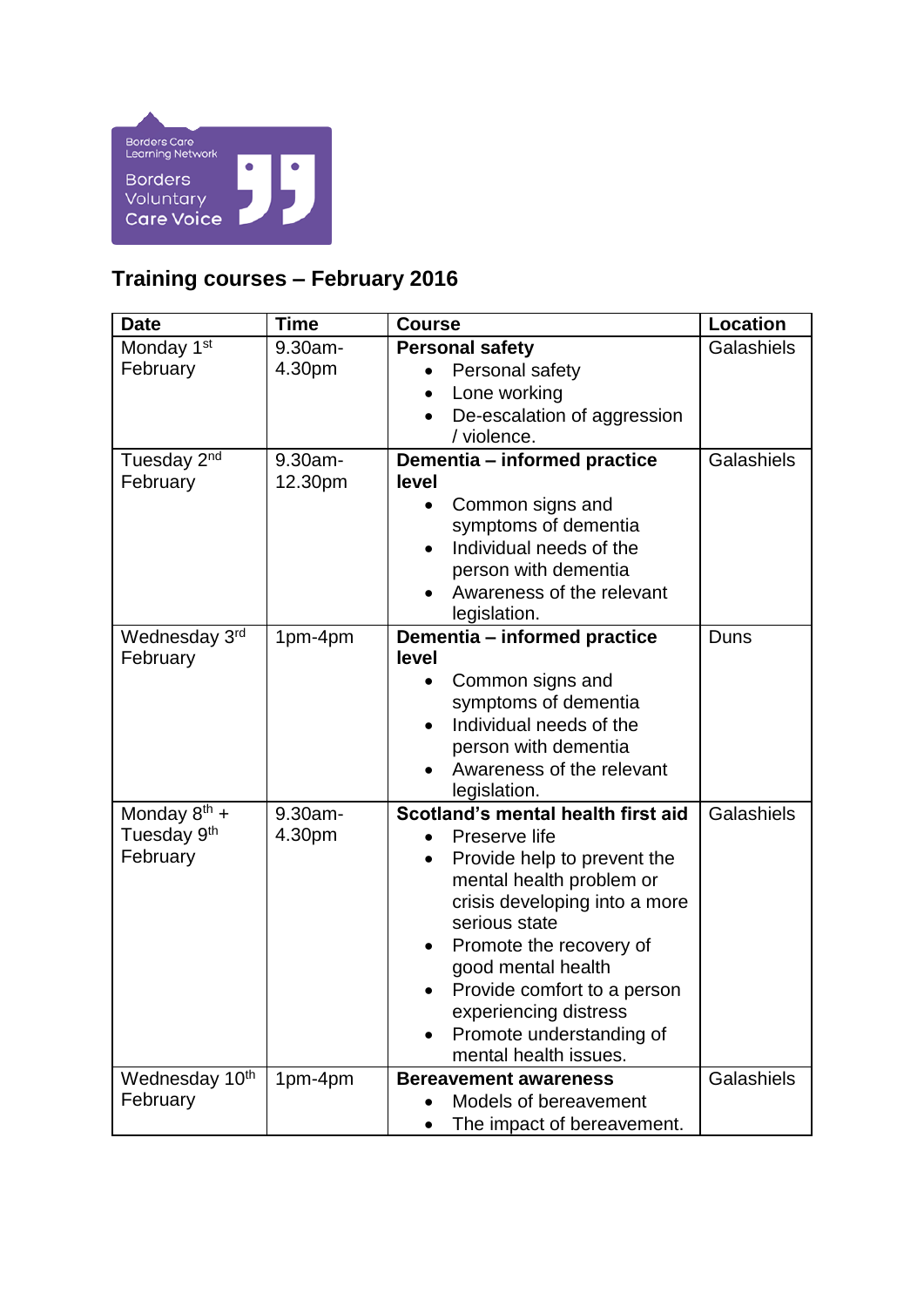| Thursday 11 <sup>th</sup><br>February | 9.30am-<br>3.30pm | <b>Learning disability awareness</b><br>Person centred working with<br>people who have a learning<br>disability<br>Hearing from people with<br>learning disabilities about<br>their experiences and some<br>of the key challenges they<br>face<br>Exploring person centred<br>ways to engage with and<br>support people who have a<br>learning disability<br><b>Exploring social inclusion</b><br>and active citizenship. | Galashiels |
|---------------------------------------|-------------------|---------------------------------------------------------------------------------------------------------------------------------------------------------------------------------------------------------------------------------------------------------------------------------------------------------------------------------------------------------------------------------------------------------------------------|------------|
| Tuesday 16th                          | 9.30am-           | <b>Autism awareness</b>                                                                                                                                                                                                                                                                                                                                                                                                   | Galashiels |
| February                              | 4.30pm            | What is meant by the term<br>autism<br>Understand how having<br>autism affects the lives of<br>people we support<br>Exploring ways to support<br>people who have autism.                                                                                                                                                                                                                                                  |            |
| Wednesday 17th                        | 9.30am-           | <b>Person centred planning</b>                                                                                                                                                                                                                                                                                                                                                                                            | Galashiels |
| February                              | 4.30pm            | Person centred approaches<br>and individualised service<br>delivery<br>Building the right relationship<br>$\bullet$<br>between service user and<br>service provider<br>Awareness of theories and<br>skills<br>Strategies and guidance to<br>help keep the service user at<br>the centre of the planning<br>process.                                                                                                       |            |
| Thursday 18th                         | $9.30am -$        | <b>Mental health improvement</b>                                                                                                                                                                                                                                                                                                                                                                                          | Galashiels |
| February                              | 4.30pm            | Increase your understanding<br>of mental health<br>improvement<br>Explore concepts of how it<br>can be promoted<br>Consider individual roles and<br>responsibilities<br>Develop skills in evaluating<br>and planning.                                                                                                                                                                                                     |            |